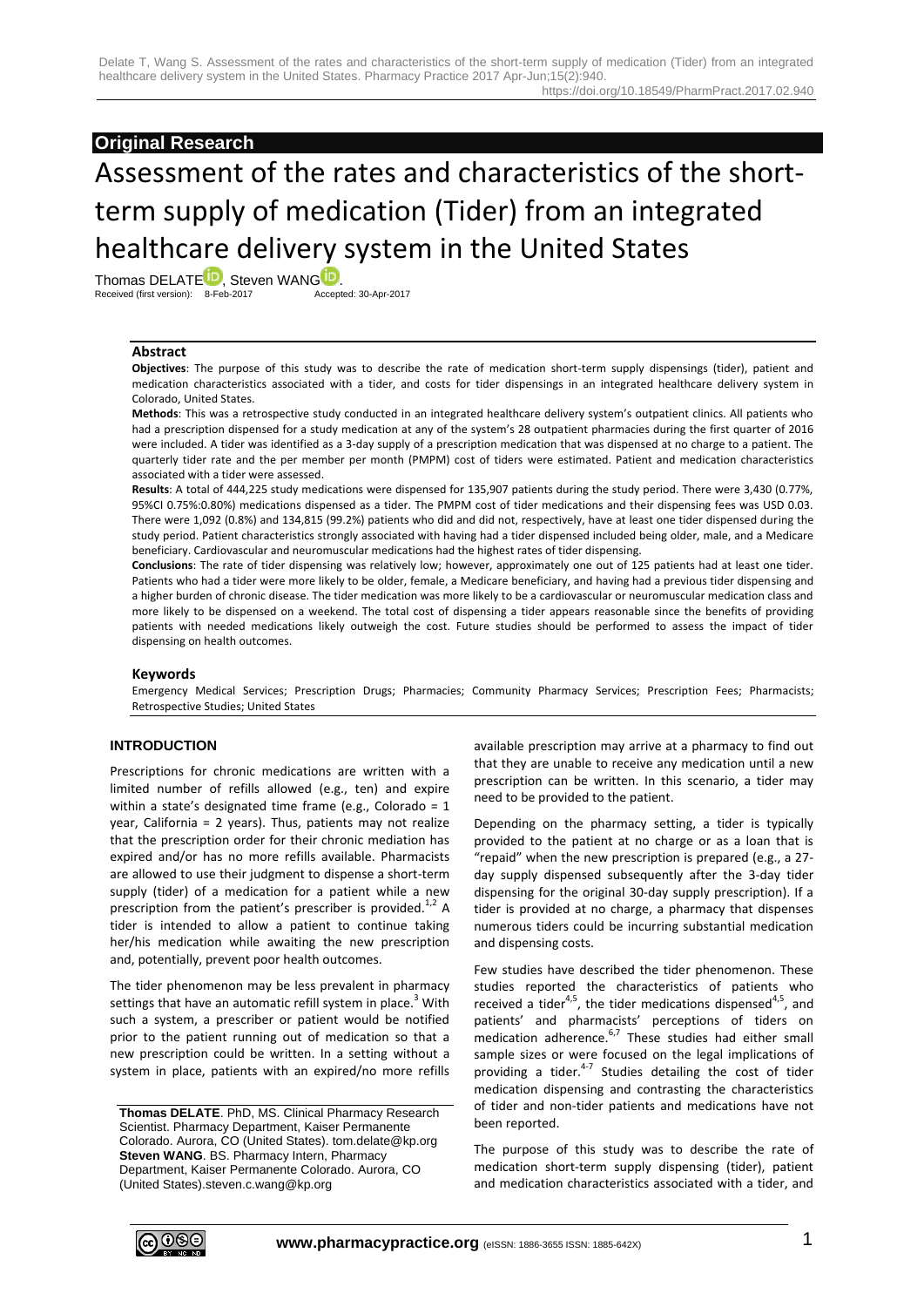costs for tider dispensing in an integrated healthcare delivery system's outpatient pharmacies in Colorado in the United States.

#### **METHODS**

# **Study Design and Setting**

The study was a retrospective, observational study conducted at Kaiser Permanente Colorado. Tider prescription data from all Kaiser Permanente Colorado pharmacies were collected from its electronic, administrative pharmacy database during the first quarter of 2016. Patients were grouped by having had or not had a tider during any of the study months. A tider was identified as a 3-day supply of a study prescription medication that was dispensed at no charge to a patient.

Kaiser Permanente Colorado is a not-for-profit, integrated health care delivery system that serves over 600,000 members throughout Colorado's front range and central mountains. Kaiser Permanente Colorado utilizes an electronic medical record that provides e-prescribing capabilities and owns and operates 28 medical clinics each with an outpatient pharmacy where its members can receive subsidized prescription medications. When presented with a tider request by a member, Kaiser Permanente Colorado pharmacy staff attempt to obtain a new prescription at the time of the request; however, they will provide a tider but will not charge for a tider nor make a loan of the medication when a new prescription cannot be obtained.

Coded and free-text medical, pharmacy, sociodemographic, and membership information from within the delivery system, as well as from other contracted and affiliated facilities, are captured in Kaiser Permanente Colorado's administrative and claims databases. All aspects of this study were reviewed and approved by the Kaiser Permanente Colorado Institutional Review Board.

#### **Study Population**

Patients who had at least one prescription dispensed at an outpatient Kaiser Permanente Colorado pharmacy during the first quarter were included. Patients were excluded if their prescription was dispensed through mail order since the mail order pharmacy does not dispense tiders (i.e., patients can be dispensed a tider only at one of Kaiser Permanente Colorado's 28 outpatient pharmacies). Patients were assigned to the observation group (Tider group) if they had at least one tider dispensed during the study months. Patients were assigned to the control group (Non-tider group) if none of their prescriptions dispensed during the study months was a tider. Medications that typically have only a 3-day supply (e.g., pain medications, muscle relaxants etc.) or dispensed in full amounts (e.g., vials, tubes, inhalers, etc.) were excluded because they are not dispensed as tiders or were unable to be determined if they were dispensed as a tider due to their potential short duration of use.

#### **Study Outcomes**

The primary outcome was the tider rate during the first quarter of 2016. Secondary outcomes included describing and contrasting the characteristics of tider medications against non-tider medications, the characteristics of tider patients versus non-tider patients, and the estimated annualized cost of filling and dispensing tiders.

#### **Data Collection**

Data were collected from Kaiser Permanente Colorado's electronic, integrated, administrative databases. Information regarding tider and non-tider prescriptions and medication characteristics was obtained from the Kaiser Permanente Colorado pharmacy database. Information on patient characteristics was obtained from Kaiser Permanente Colorado's data warehouse databases using International Classification of Diseases  $9<sup>th</sup>$  and  $10<sup>th</sup>$  revisions codes.

Patients were assessed in the first quarter of 2016 for a tider. For patients in the Tider group, the date of their first tider dispensing during the study months was considered their index date. For patients in the Non-tider group, the date of their first prescription dispensing during the study months was considered their index date. The pharmacy where the patient had their medication(s) dispensed on the index date was considered the index pharmacy. Information on patients' benefit design, study medication, and demographic characteristics was collected as of their index date. Information on patients' previous medication dispensing and comorbidities was collected during the 180 days prior to their index date. Medication costs were determined using National Drug Codes for dispensed tider medications to identify their wholesale acquisition cost or average wholesale price when a wholesale acquisition cost could not be found.

#### **Data Analyses**

No formal power calculation was performed due to the large sample size and its likelihood to produce statistically significant differences unless proportions/means were equivalent. Age was calculated as of the index date. Comorbidities were identified from inpatient stays, emergency department visits, and medical office visits. A chronic disease score, a validated measure of a patient's burden of chronic illness, was calculated for each patient using outpatient prescription medication dispensing during the 180 days prior to the index date. The chronic disease score ranges in values from 0 to 36 with increasing values indicating a higher burden of chronic illness.<sup>8</sup> The Quan adaptation of the Charlson comorbidity index was calculated from diagnoses that were recorded in the 180 days prior to the index date to provide a 30-point comorbidity score.<sup>9</sup>

The overall tider rate was calculated by summing all tiders during the study months and dividing this value by the sum of all study medications that were dispensed during the study months. The rate and its 95% confidence interval are reported as percentages. The cost of filling and dispensing tiders was estimated by summing the wholesale acquisition cost (WAC)/average wholesale price (AWP) for each tider medication dispensed during the study period. In addition, an USD 11.50 dispensing fee was added per tider medication.<sup>10</sup> The cost per member per month was estimated by:

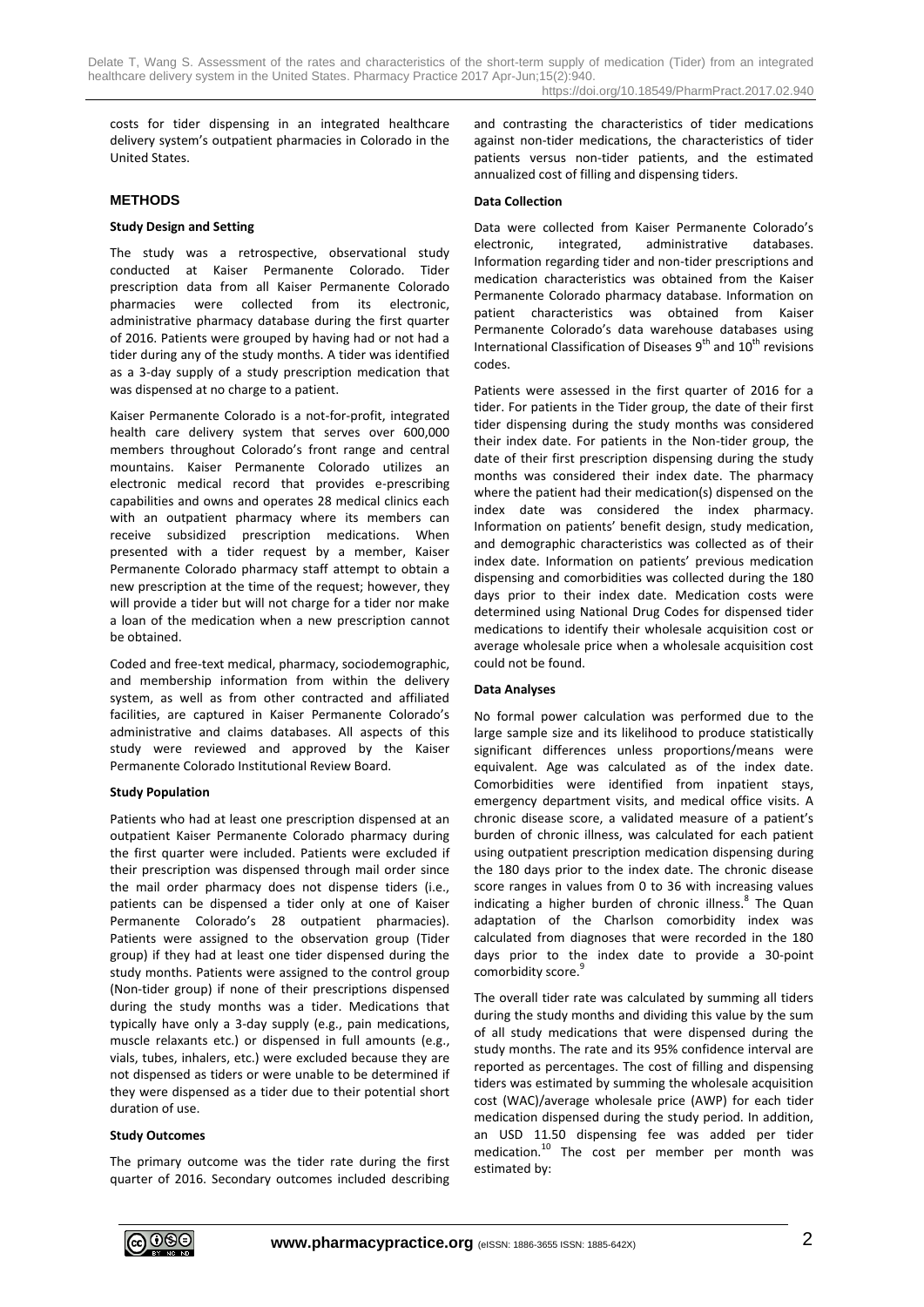$\sum$ Individual\_med\_cost + USD11.50 3 months

/ Jan2016\_KPCO\_membership\_count

Medication and patient characteristics are reported as means, medians, and standard deviations (SD) for intervallevel data and percentages for nominal and ordinal data. Nominal and ordinal characteristics were compared with chi-square tests of association or Fischer's exact test, as appropriate. Interval-level characteristics were compared by using either two-sample t-tests or Wilcoxon rank-sum tests, as appropriate.

# **RESULTS**

A total of 444,225 medications for 135,907 patients for the study medications were dispensed during the first quarter of 2016. Of the 444,225 prescriptions, 3,430 (0.77%, 95%CI 0.75%:0.80%) were a tider. Of the 135,907 patients, 1,092 (0.8%) had at least one tider and 134,815 (99.2%) did not have a tider during the study period. The estimated cost of all tider medications during the study period was USD 20,633. The estimated total cost (i.e., medication cost plus dispensing fees) was USD 60,078. The mean cost of dispensing a single tider medication was approximately USD 17.50. These equate to an annualized total cost of USD 240, 312 with a per member per month cost of USD 0.03.

Tider medications were primarily generic (93.8%) (Table 1). Compared to Non-tider medications, Tider medications were more likely (1) to be generic (97.6% vs. 93.8%), (2) for chronic disease (96.9% vs. 89.7%), (3) formulary (95.9% vs. 90.4%), and (4) dispensed on a weekend (16.2% vs. 6.2%) (all p<0.001). The month with the highest rate of tiders was January (0.8% of all medications). There were statistically significant differences between the two groups across medication classes. The most noticeable differences between Tider and Non-tider medications were for endocrine and metabolic (16.9% vs. 19.4%), cardiovascular (41.9% vs. 32.7%), respiratory (0.1% vs. 3.5%),

gastrointestinal (4.1% vs. 7.3%), central nervous system (17.2% vs. 20.0%), neuromuscular (7.4% vs. 4.9%), hematologic (3.6% vs. 2.4%) and miscellaneous (i.e., antiseptics, antidotes, diagnostic products, chemicals, adjuvants, and otherwise unclassified pharmacy products) (2.0% vs. 3.8%) medication classes (all p<0.001).

Overall, patients were primarily middle aged, female, and white race (Table 2). Patients in the Tider group were older (mean age 59.7 vs. 51.1, p<0.001), had a higher count of unique prescription medications dispensed during baseline (mean 4.1 vs. 3.9, p<0.001), had at least one previous tider dispensed (8.2% vs. 2.2%, p<0.001), been a Medicare beneficiary (47.5% vs. 30.4%, p<0.001), and had a higher burden of chronic disease (mean 3.6 ±3.1 vs. 2.4 ±2.9, p<0.001). Patients without a tider were more likely to be female (61.1% vs. 54.0%, p<0.001), of Hispanic ethnicity (16.4% vs. 11.8%, p<0.001), a new KPCO member (15.5% vs. 7.7%, p<0.001), a Medicaid beneficiary (9.4% vs. 6.4%, p<0.001), and have had a high deductible health plan (8.8% vs. 5.1%, p<0.001).

# **DISCUSSION**

In our retrospective analysis of short-term medication supplies dispensed at 28 outpatient pharmacies, we identified a tider rate of 0.8% of study medications. Our findings appear to be the first large-scale assessment of the tider phenomenon. While 0.8% is a somewhat low percentage of all study medications dispensed, a tider was dispensed for one in every 125 patients who had a study medication dispensed during the study period. We estimated the total tider cost implications to be USD 0.03 per member per month and USD 17.50 per tider. We identified no other studies that have estimated this cost. Loaning the patient the tider does not appear to be costeffective as the cost of dispensing a tider is primarily related to the dispensing fee not the medication. Nevertheless, the total cost of dispensing a tider appears reasonable since the benefits of providing patients with

| Table 1. Prescription medication characteristics overall and by tider status. |                       |                                         |                                         |         |  |  |  |
|-------------------------------------------------------------------------------|-----------------------|-----------------------------------------|-----------------------------------------|---------|--|--|--|
| Characteristic (n, %)                                                         | Overall<br>(N=444225) | <b>Tider prescription</b><br>$(n=3430)$ | Non-tider<br>prescription<br>(n=440795) | p-value |  |  |  |
| Generic medication                                                            | 416681, 93.8%         | 3348, 97.6%                             | 413333, 93.8%                           | < 0.001 |  |  |  |
| Chronic disease medication                                                    | 401802, 90.5%         | 3322, 96.9%                             | 398480, 89.7%                           | < 0.001 |  |  |  |
| Formulary medication                                                          | 430918, 97.0%         | 3287, 95.9%                             | 427631, 90.4%                           | < 0.001 |  |  |  |
| Requested on a weekend                                                        | 27810, 6.3%           | 556, 16.2%                              | 27254, 6.2%                             | < 0.001 |  |  |  |
| <b>Dispensing Month</b>                                                       |                       |                                         |                                         |         |  |  |  |
| January                                                                       | 146459, 33.0%         | 1207, 35.2%                             | 145252, 33.0%                           | 0.006   |  |  |  |
| February                                                                      | 144184, 32.5%         | 1043, 30.4%                             | 143141, 32.5%                           | 0.010   |  |  |  |
| March                                                                         | 153582, 34.5%         | 1180, 34.4%                             | 152402, 34.5%                           | 0.833   |  |  |  |
| <b>Medication Class</b>                                                       |                       |                                         |                                         |         |  |  |  |
| Cardiovascular                                                                | 145342, 32.7%         | 1436, 41.9%                             | 143906, 32.7%                           | < 0.001 |  |  |  |
| Central Nervous system                                                        | 88692, 20.0%          | 589, 17.2%                              | 88103, 20.0%                            | < 0.001 |  |  |  |
| Endocrine and metabolic                                                       | 85896, 19.3%          | 581, 16.9%                              | 85315, 19.4%                            | < 0.001 |  |  |  |
| Gastrointestinal                                                              | 32357, 7.3%           | 139, 4.1%                               | 32218, 7.3%                             | < 0.001 |  |  |  |
| Neuromuscular                                                                 | 21650, 4.9%           | 253, 7.4%                               | 21397, 4.9%                             | < 0.001 |  |  |  |
| Miscellaneous                                                                 | 16703, 3.8%           | 70, 2.0%                                | 16633, 3.8%                             | < 0.001 |  |  |  |
| Respiratory                                                                   | 15551, 3.5%           | $1, 50.1\%$                             | 15550, 3.5%                             | < 0.001 |  |  |  |
| Genitourinary                                                                 | 12320, 2.8%           | 96, 2.8%                                | 12224, 2.8%                             | 0.927   |  |  |  |
| Hematologic                                                                   | 10762, 2.4%           | 125, 3.6%                               | 10637, 2.4%                             | < 0.001 |  |  |  |
| Nutritional                                                                   | 7095, 1.6%            | 71, 2.1%                                | 7024, 1.6%                              | 0.027   |  |  |  |
| Analgesics and anesthetics                                                    | 7555, 1.7%            | 69, 2.0%                                | 7486, 1.7%                              | 0.157   |  |  |  |
| Biological/Immunological                                                      | 302, 0.1%             | $0, 0.0\%$                              | 302, 0.1%                               | 0.183   |  |  |  |

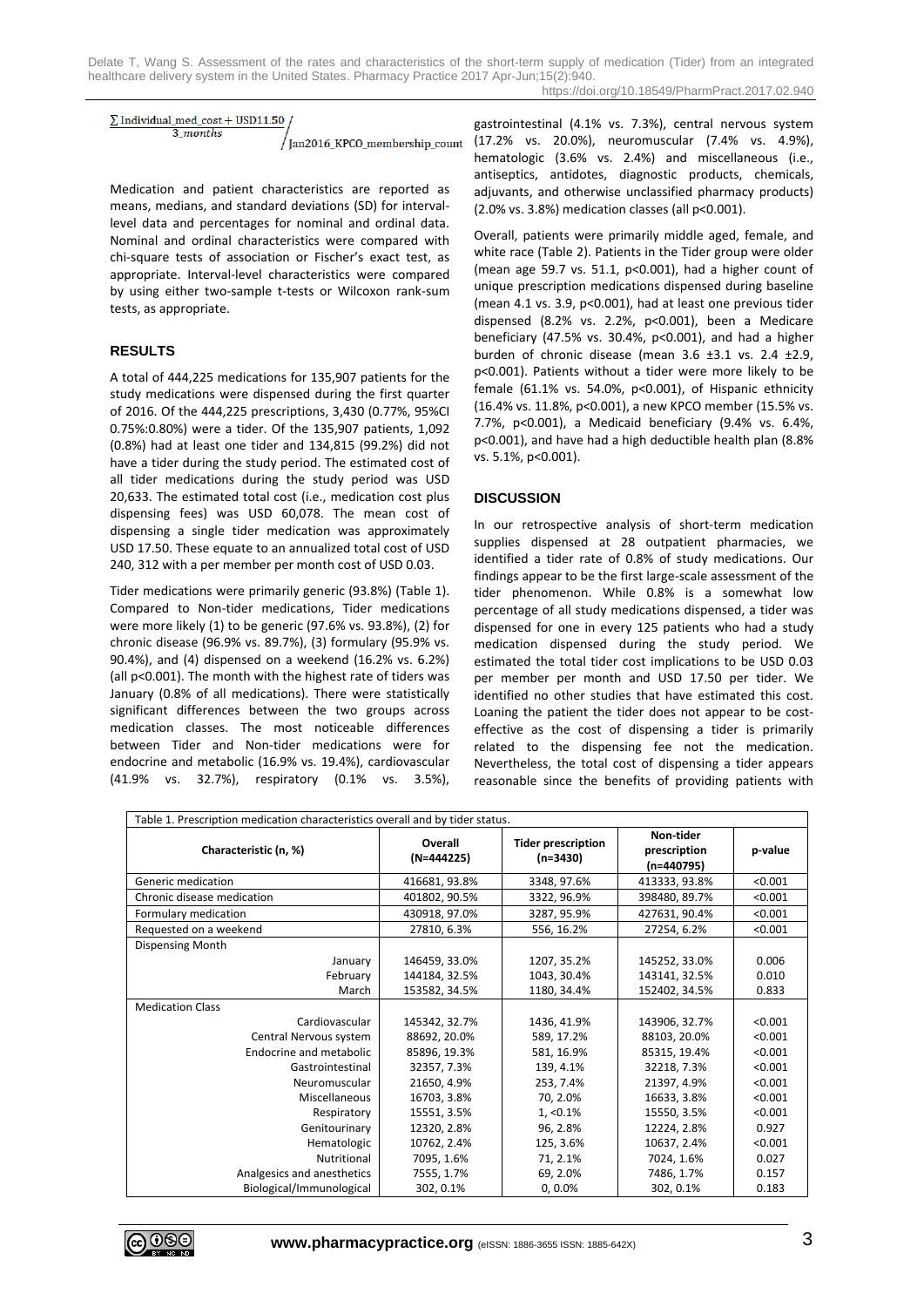Delate T, Wang S. Assessment of the rates and characteristics of the short-term supply of medication (Tider) from an integrated healthcare delivery system in the United States. Pharmacy Practice 2017 Apr-Jun;15(2):940. https://doi.org/10.18549/PharmPract.2017.02.940

| Table 2. Patient characteristics overall and by tider status                             |                                |                                           |                                                 |                |  |  |  |
|------------------------------------------------------------------------------------------|--------------------------------|-------------------------------------------|-------------------------------------------------|----------------|--|--|--|
| Characteristic (n, %)                                                                    | <b>Overall</b><br>$(N=135907)$ | Tider patients <sup>1</sup><br>$(n=1092)$ | Non-tider patients <sup>2</sup><br>$(n=134815)$ | $p$ -value $3$ |  |  |  |
| Mean age <sup>4</sup> (SD)                                                               | 51.2(19.3)                     | 59.7 (18.4)                               | 51.1(19.3)                                      | < 0.001        |  |  |  |
| Female (n, %)                                                                            | 82940, 61.0%                   | 590, 54.0%                                | 82350, 61.1%                                    | < 0.001        |  |  |  |
| White race (n, %)                                                                        | 91240, 67.1%                   | 760, 69.6%                                | 90480, 67.1%                                    | 0.082          |  |  |  |
| Hispanic ethnicity (n, %)                                                                | 22224, 16.4%                   | 129, 11.8%                                | 22095, 16.4%                                    | < 0.001        |  |  |  |
| Mean chronic disease score (SD)                                                          | 2.4(2.9)                       | 3.6(3.1)                                  | 2.4(2.9)                                        | < 0.001        |  |  |  |
| Mean Charlson comorbidity index (SD)                                                     | 0.7(1.5)                       | 1.1(1.8)                                  | 0.7(1.5)                                        | < 0.001        |  |  |  |
| Median family income                                                                     | <b>USD 62932</b>               | USD 63438                                 | USD 62891                                       | 0.674          |  |  |  |
| (mean, SD)                                                                               | (USD 64680, USD 23593)         | (USD 65863, USD 24819)                    | (USD 64669, USD 23582)                          |                |  |  |  |
| Mean percent of household aged ≥25 years<br>with at least some college education (%, SD) | 65.3% (18.3%)                  | 66.5% (17.8%)                             | 65.3% (18.3%)                                   | 0.520          |  |  |  |
| At least one previous tider dispensing <sup>5</sup>                                      | 3067, 2.3%                     | 90, 8.2%                                  | 2977, 2.2%                                      | < 0.001        |  |  |  |
| Mean count of<br>unique<br>prescription<br>medications <sup>5</sup> (SD)                 | 4.1(4.0)                       | 5.5(4.1)                                  | 4.1(3.9)                                        | < 0.001        |  |  |  |
| New member <sup>6</sup> (n, %)                                                           | 20926, 15.4%                   | 84, 7.7%                                  | 20842, 15.5%                                    | < 0.001        |  |  |  |
| Membership terminated <sup>7</sup> (n, %)                                                | 1190, 0.9%                     | 8,0.7%                                    | 1182, 0.9%                                      | 0.611          |  |  |  |
| Medicaid beneficiary <sup>4</sup> (n, %)                                                 | 12707, 9.4%                    | 70, 6.4%                                  | 12637, 9.4%                                     | < 0.001        |  |  |  |
| Medicare beneficiary <sup>4</sup> (n, %)                                                 | 41510, 30.5%                   | 519, 47.5%                                | 40991, 30.4%                                    | < 0.001        |  |  |  |
| High deductible health plan <sup>4</sup> (n, %)                                          | 11889, 8.8%                    | 56, 5.1%                                  | 11833, 8.8%                                     | < 0.001        |  |  |  |
| HMO (n, %)                                                                               | 132626, 97.6%                  | 1066, 97.6%                               | 131560, 97.6%                                   | 0.943          |  |  |  |
| PPO health plan <sup>4</sup> (n, %)                                                      | 390, 0.3%                      | 2, 0.2%                                   | 388, 0.3%                                       | 0.775          |  |  |  |
| Comorbidities <sup>8</sup> (n, %)                                                        |                                |                                           |                                                 |                |  |  |  |
| <b>Atrial Fibrillation</b>                                                               | 3707, 2.7%                     | 70, 6.4%                                  | 3637, 2.7%                                      | < 0.001        |  |  |  |
| Benign prostatic hyperplasia                                                             | 3523, 2.6%                     | 50, 4.6%                                  | 3473, 2.6%                                      | < 0.001        |  |  |  |
| Depression/Anxiety                                                                       | 26772, 19.7%                   | 223, 20.4%                                | 26549, 19.7%                                    | 0.547          |  |  |  |
| Diabetes mellitus                                                                        | 17260, 12.7%                   | 179, 16.4%                                | 17081, 12.7%                                    | < 0.001        |  |  |  |
| Epilepsy                                                                                 | 1694, 1.3%                     | 34, 3.1%                                  | 1660, 1.2%                                      | < 0.001        |  |  |  |
| Gastroesophageal reflux disease                                                          | 15221, 11.2%                   | 146, 13.4%                                | 15075, 11.2%                                    | 0.022          |  |  |  |
| Hypercholesterolemia                                                                     | 2935, 2.2%                     | 25, 2.3%                                  | 2910, 2.2%                                      | 0.767          |  |  |  |
| Hypertension                                                                             | 29987, 22.1%                   | 334, 30.6%                                | 29653, 22.0%                                    | < 0.001        |  |  |  |
| Hyperthyroidism                                                                          | 438, 0.3%                      | 3,0.3%                                    | 435, 0.3%                                       | 1.000          |  |  |  |
| Hypothyroidism                                                                           | 10782, 7.9%                    | 114, 10.4%                                | 10668, 7.9%                                     | 0.002          |  |  |  |
| Parkinson's                                                                              | 443, 0.3%                      | 12, 1.1%                                  | 431, 0.3%                                       | < 0.001        |  |  |  |
| Transplant/ immunosuppression                                                            | 594, 0.4%                      | 9,0.8%                                    | 585, 0.4%                                       | 0.052          |  |  |  |

1 - Patients had at least one tider dispensing between 1/1/2016 and 3/31/2016

2 - Patients had no tider dispensing between 1/1/2016 and 3/31/2016

3 - Value is for the statistical test of between Tider and Non-tider group difference

4 - As of the index date. For tider patients, index date is the date of the first tider dispensing between 1/1/2016 and 3/31/2016. For non-tider patients, index date is the date of the first prescription dispensing between 1/1/2016 and 3/31/2016.

5 - Dispensed during the six months prior to the index date

6 - Joined KPCO during the six months prior to the index date

7 - During the 30 days after the index date

8 - At least one diagnosis recorded during the six months prior to the index date

PPO - preferred provider organization; SD - standard deviation

needed medications likely outweigh the cost. For example, a patient with epilepsy who requires an anticonvulsant medication but has no more refills available requests a tider. By receiving the anticonvulsant tider, the patient may not experience a seizure that would limit his/her ability to work, drive, etc. $11$ 

Published peer-reviewed information on tider rates were not identified. O'Neil and colleagues reported that 67% of 243 pharmacists from Greater London and Southeast England who were surveyed responded receiving at least one request monthly for an emergency supply of a prescription medication in 1998.<sup>5</sup> Morecroft and colleagues reported from their clinical audit of 22 pharmacies in Northwest England that 450 patients had requested an emergency supply of a prescription medication during a 4 week time period in 2013.<sup>4</sup> Neither of these studies' results readily are comparable to our findings as they do not report the denominator of prescriptions dispensed during the study period. It may be that the denominator date were not available or difficult to obtain.

This study assessed a wide array of patient characteristics for their association with a tider. The most striking characteristics associated with the patients who had a tider that we identified included having been older, male, a Medicare beneficiary, and having had a previous tider dispensing and a higher burden of chronic disease. O'Neil and colleagues reported that elderly patients most frequently requested an emergency supply of a prescription medication.<sup>5</sup> Similarly, Morecroft and colleagues reported that older patients more frequently requested an emergency supply of a prescription medication.<sup>4</sup> In addition, Morecroft and colleagues in their pharmacists' survey reported that patients having forgotten to re-order their prescription in a timely manner, delays in prescriber providing the prescription, and the pharmacy not having medication available when patient presented previously were reasons that patients requested a tider.<sup>4</sup> No other studies were identified that assessed patient characteristics associated with a tider or reasons why patients requested a tider.